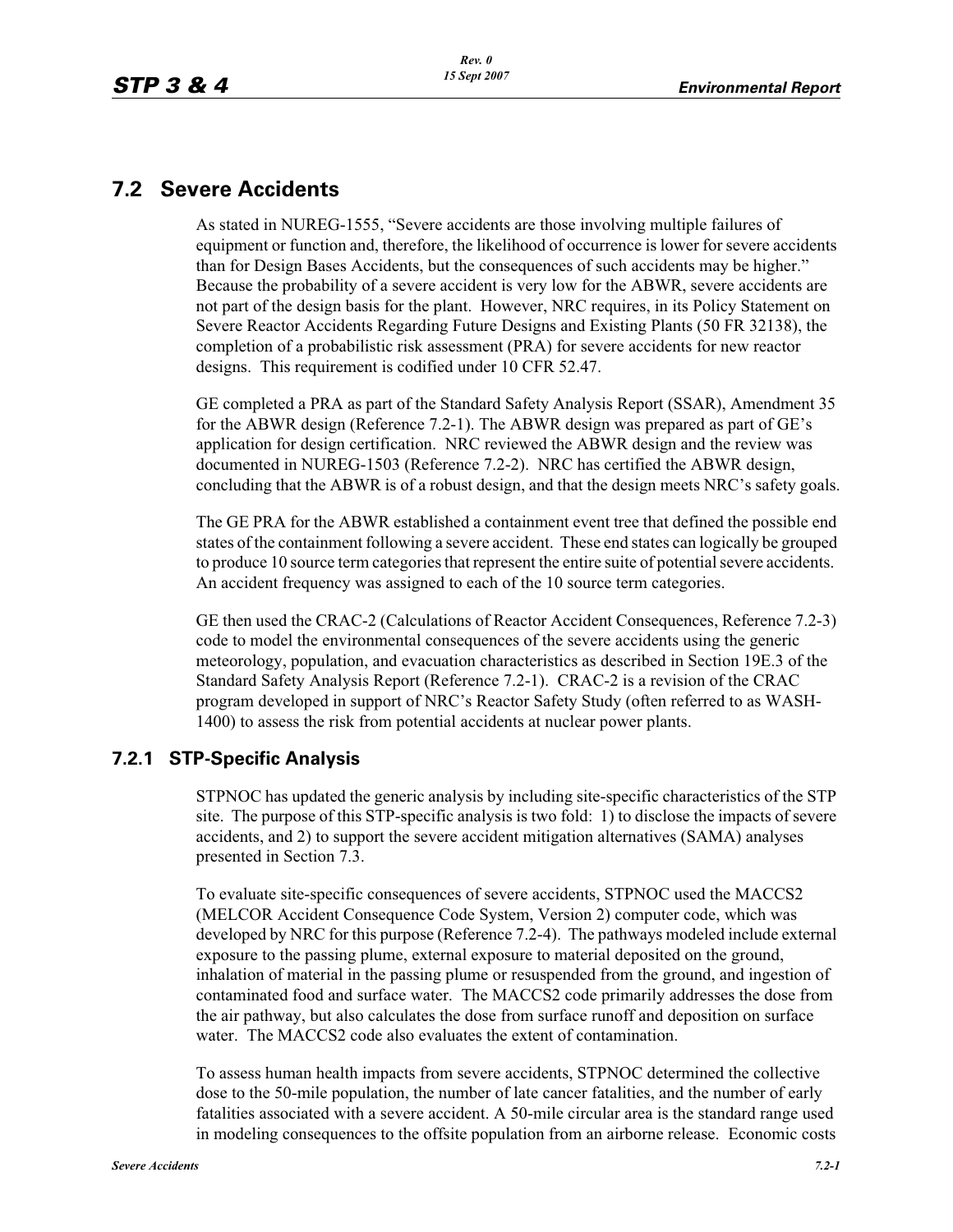were also determined, including the cost of emergency response actions and long-term protective actions. Emergency response costs include compensation for evacuees and relocated people who are removed from their homes as a result of radiation exposure during the course of the accident (food, housing, transportation, and lost income). Longer-term protective action costs within a 50-mile radius include:

- -Costs of interdiction of farms, residences, and food
- -Decontamination of farm and residential land
- -Permanent condemnation of residential and farm land, milk, and crops

Five files provide input to a MACCS2 analysis. The first three are as follows:

- - ATMOS provides data to track the material released to the atmosphere as it is dispersed and deposited. The calculation uses a Gaussian plume model. Important inputs in this file include the core inventory, release fractions, and geometry of the reactor and associated buildings. To the extent possible, the input data are the same as those in the GE CRAC-2 input files in the generic probabilistic risk assessment.
- **EARLY** provides inputs to calculations regarding exposure in the time period immediately following the release. Important site-specific information includes emergency response information such as evacuation time.
- - CHRONC provides data for calculating long-term impacts and economic costs and includes region-specific data on agriculture and economic factors.

These MACCS2 files access:

- -A meteorological file, which uses actual STP meteorological monitoring data.
- - A site characteristics file that is built using SECPOP2000 (Reference 7.2-5). SECPOP2000 incorporates 2000 census data for the 50-mile region around the STP site. For this analysis, the census data were modified to include transient populations and were projected to the year 2060. All releases are modeled as occurring at ground level.

The results of the MACCS2 analysis and accident frequency information from GE (Reference 7.2-6) were used to determine risk, which is the product of the frequency of an accident and the consequences of the accident. The sum of the accident frequencies is known as the core damage frequency and includes only internally initiated events. The consequence can be either collective radiation dose or economic cost. Dose-risk is the product of the radiation dose and the accident frequency. Because the ABWR's severe accident analysis addressed a suite of accidents, the individual risks are added to provide a total risk. The same process was applied to estimating cost-risk. Therefore, risk can be reported as person-rem per reactor year or dollars per reactor year.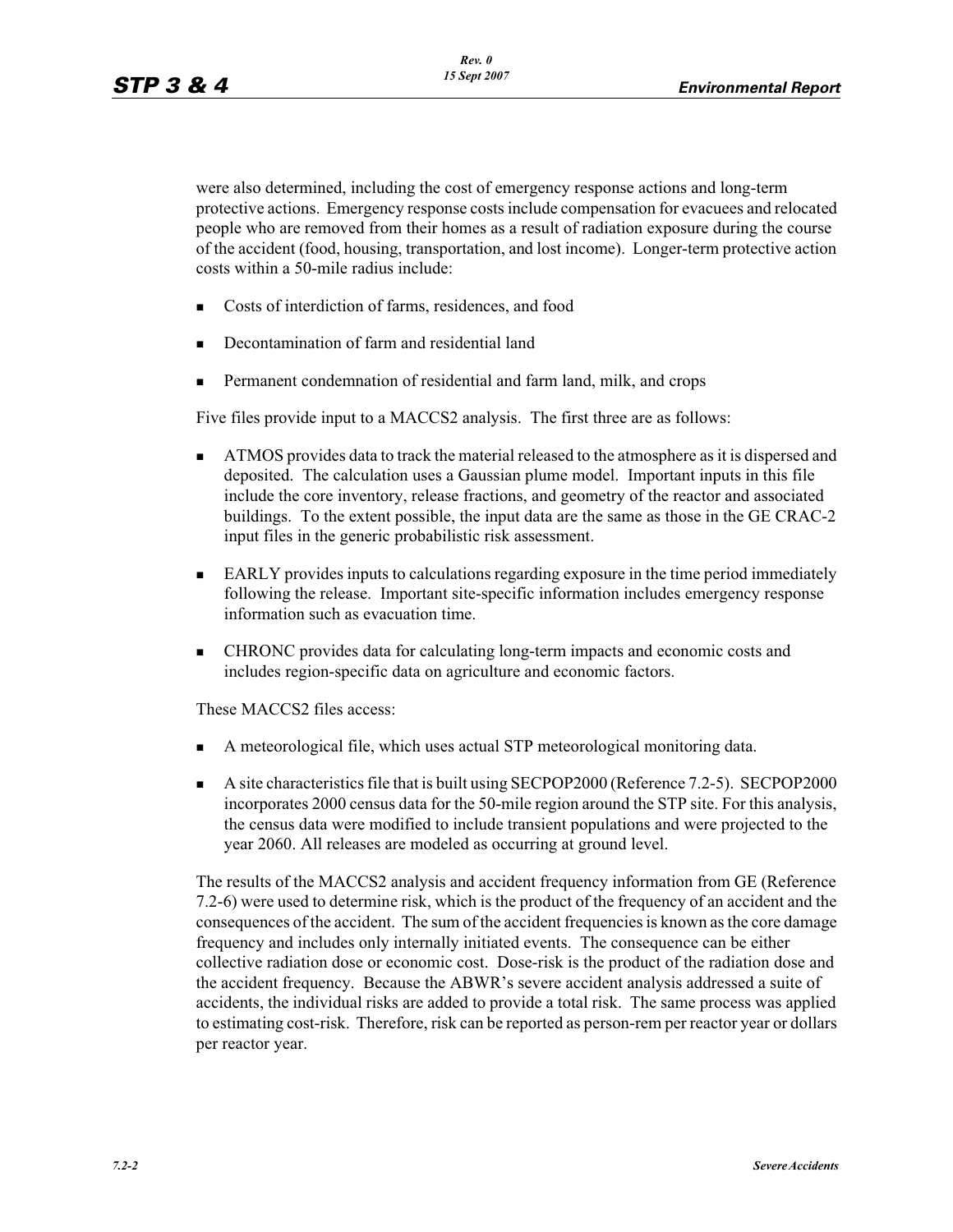## **7.2.2 Consequences to Population Groups**

The pathway consequences to population groups including air pathways, surface water, and groundwater pathways are discussed in the following sections. The presence of threatened and endangered species and federally designated critical habitat are discussed in Subsections 2.4.1 and 2.4.2. The impacts on threatened and endangered species due to the previously calculated radiation exposure levels are discussed in Subsection 5.4.4.

#### **7.2.2.1 Air Pathways**

Each of the accident categories was analyzed with MACCS2 to estimate population dose, number of early and latent fatalities, cost, and farm land requiring decontamination. The analysis assumed that 95% of the 50-mile population was evacuated following declaration of a general emergency. For each accident category, the risk for each analytical endpoint was calculated by multiplying the analytical endpoint by the accident category frequency and adding across all accident categories. The results are provided in Table 7.2-1.

#### **7.2.2.2 Surface Water Pathways**

People can be exposed to radiation when airborne radioactivity is deposited onto the ground and runs off into surface water or is deposited directly onto surface water. The exposure pathway can be from drinking the water, submersion in the water (swimming), undertaking activities near the shoreline (fishing and boating), or ingestion of fish or shellfish. For the surface water pathway, MACCS2 only calculates the dose from drinking the water. The maximum MACCS2 severe accident dose-risk to the 50-mile population from drinking the water is  $3.4 \times 10^{-4}$  personrem per year of ABWR operation. This value is included in the air pathways dose (Table 7.2- 1) and is the sum of all accident category risks.

Surface water bodies within the 50-mile region of the STP site that are accessible to the public include the Colorado River, the Gulf of Mexico, and other smaller water bodies. In NUREG-1437, the NRC evaluated doses from the aquatic food pathway (fishing) for the current nuclear fleet of reactors (Reference 7.2-7). For sites discharging to small rivers, the NRC evaluation estimated the uninterdicted aquatic food pathway dose risk as 0.4 person-rem per reactor year. For sites near large water bodies, values ranged from 270 person-rem per reactor year (Hope Creek on Delaware Bay) to 5500 person-rem per reactor year (Calvert Cliffs on Chesapeake Bay). Although the STP site is not specifically identified in this NUREG-1437 analysis, it would more likely fall between the small river analysis and the least impactive large water body analysis (Hope Creek), given the STP site's distance from nearby major water bodies (6 to 10 miles). Actual dose-risk values would be expected to be much less (by a factor of 2 to 10) due to interdiction of contaminated foods (Reference 7.2-7). Furthermore, because the ABWR atmospheric pathway doses are significantly lower than those of the current nuclear fleet, it is reasonable to conclude that the doses from surface water sources would be consistently lower than those reported above for the surface water pathway.

Surface water pathways involving submersion in the water and undertaking activities near the shoreline are not modeled by MACCS2. Neither does NUREG-1437 provide specific data on submersion and shoreline activities. However, it does indicate that these contributors to dose are much less than for drinking water and consuming aquatic foods, especially at estuary sites.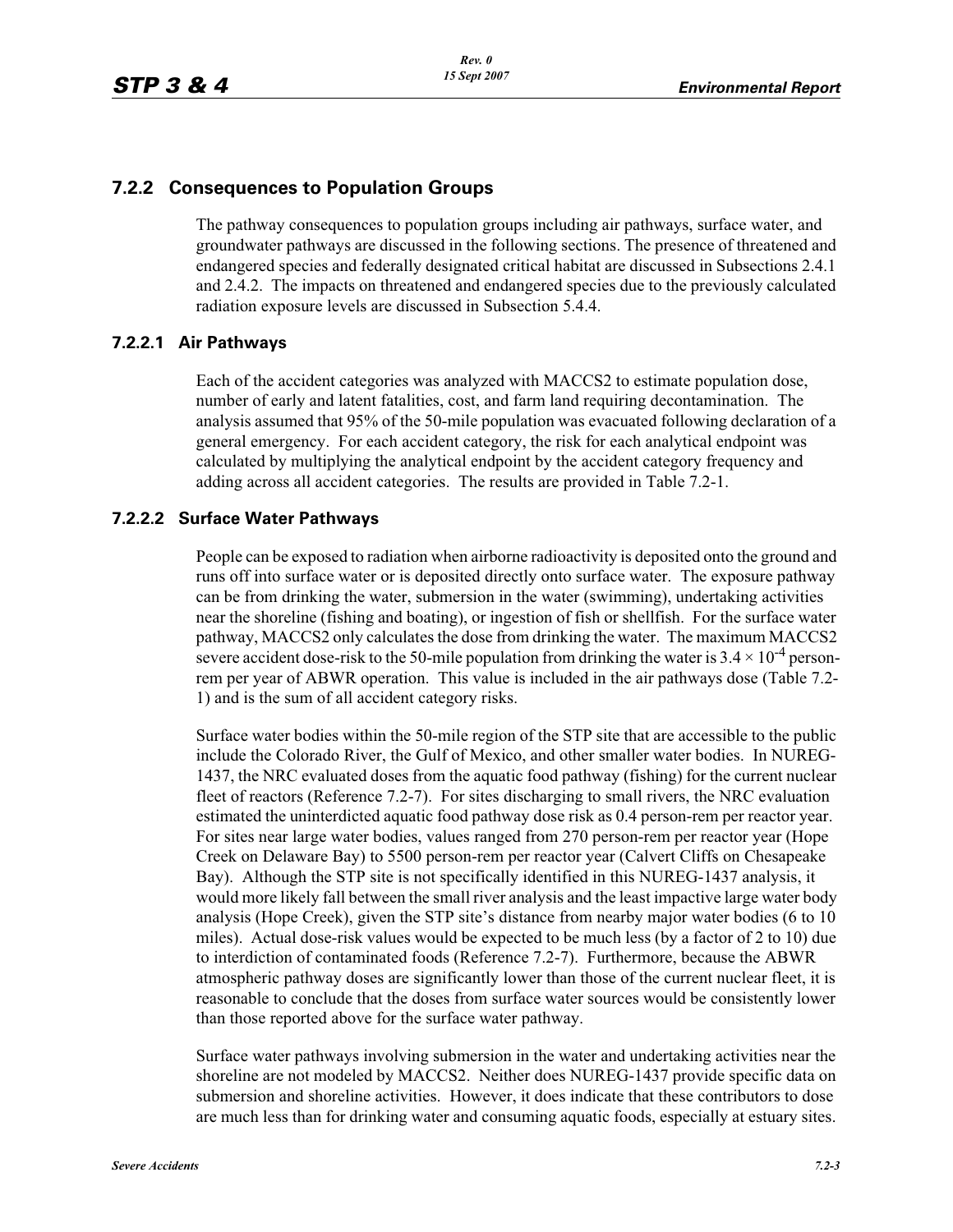## **7.2.2.3 Groundwater Pathways**

People can also receive a dose from groundwater pathways. Radioactivity released during a severe accident can enter groundwater or can move through an aquifer that eventually discharges to surface water. The consequences of a radioactive spill are evaluated in COLA Part 2, FSAR Subsection 2.4S.13 and the results show that if radioactive liquids were released directly to groundwater, the isotopic concentrations would be below 10 CFR 20 effluent limits before they reached a drinking water receptor.

NUREG-1437 also evaluated the groundwater pathway dose, based on the analysis in NUREG-0440, the Liquid Pathway Generic Study (LPGS) (Reference 7.2-8). NUREG-0440 analyzed a core meltdown that contaminated groundwater that subsequently contaminated surface water. However, NUREG-0440 did not analyze direct drinking of groundwater because of the limited number of potable groundwater wells and limited accessibility.

The LPGS results provide conservative, uninterdicted population dose estimates for six generic categories of plants. These dose estimates were one or more orders of magnitude less than those attributed to the atmospheric pathway. NUREG-1437 compares STP 1 & 2 groundwater pathway severe accident doses to the results of NUREG-0440 with results very much less than the LPGS value. (STP is analyzed as a small river plant in Table 5.18 of NUREG-1437.) Since the LPGS values were very much less than the atmospheric pathway, it is reasonable to conclude that the atmospheric pathway dominates the groundwater pathways at the STP site. The proposed location for STP  $3 \& 4$  has the same groundwater characteristics as the location for STP 1 & 2. The severe accident frequency for the ABWR  $(1.5x10^{-7})^7$  per reactor year) is lower than that of STP 1 & 2 (1x10<sup>-5</sup> per reactor year). Therefore, the doses from the STP 3 & 4 groundwater pathway would be smaller than from the existing units.

## **7.2.3 Comparison to NRC Safety Goals**

The ABWR SSAR (Reference 7.2-1) evaluates performance of the ABWR under generic conditions to three safety goals: (1) individual risk goal, (2) societal risk goal, and (3) radiation risk goal. These goals are defined in the following subsections.

## **7.2.3.1 Individual Risk Goal**

The risk to an average individual in the vicinity of a nuclear power plant of experiencing a prompt fatality resulting from a severe reactor accident should not exceed one-tenth of one percent (0.1%) of the sum of "prompt fatality risks" resulting from other accidents to which members of the U.S. population are generally exposed. As noted in the Safety Goals Policy statement (51 FR 30028), "vicinity" is defined as the area within one mile of the plant site boundary. "Prompt Fatality Risks" are defined as the sum of risks which the average individual residing in the vicinity of the plant is exposed to as a result of normal daily activities (driving, household, chores, occupational activities, etc.). For this evaluation, the sum of prompt fatality risks was taken as the U.S. accidental death risk value of 36.9 deaths per 100,000 people per year (Reference 7.2-9).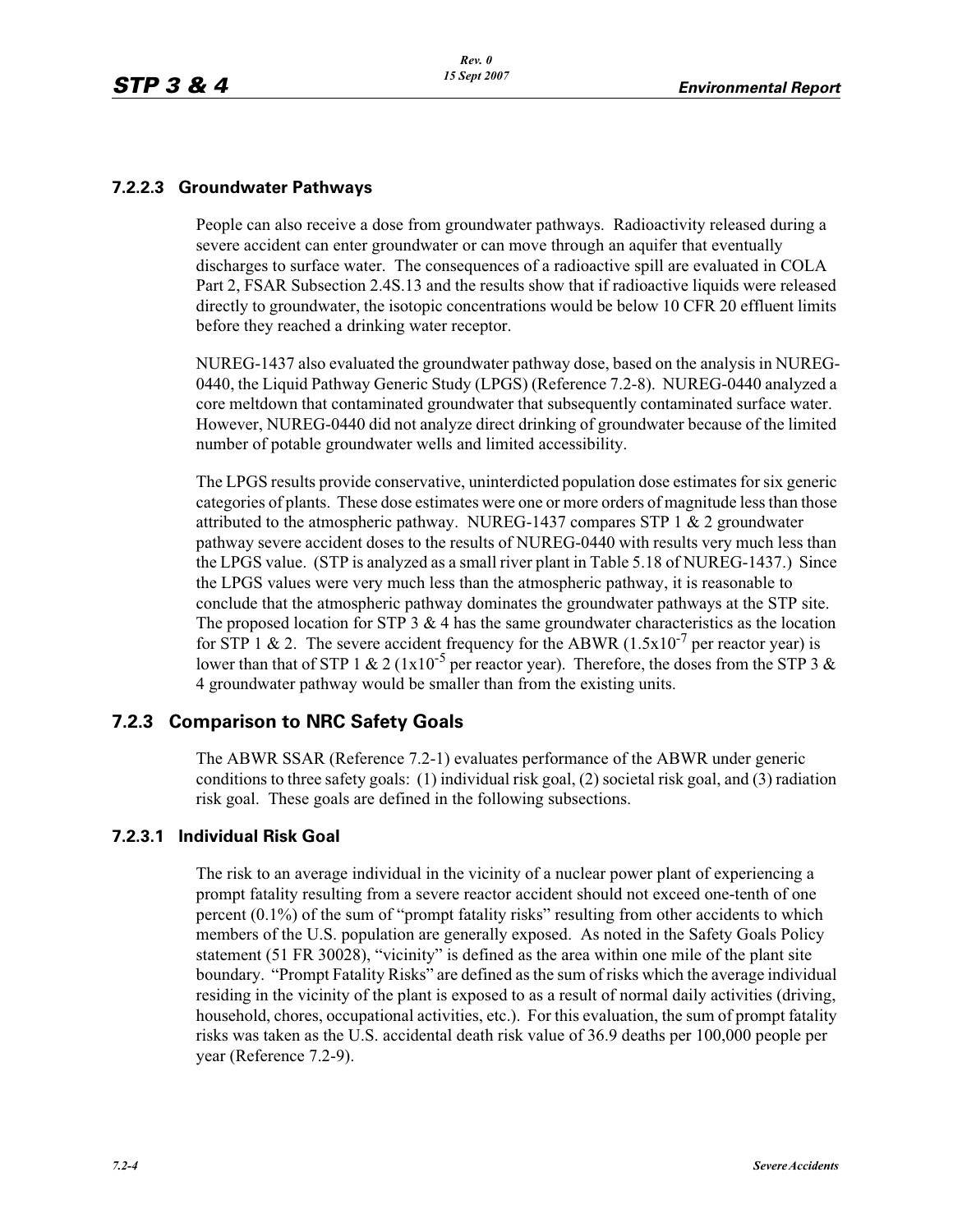#### **7.2.3.2 Societal Risk Goal**

The risk to the population in the area near a nuclear power plant of cancer fatalities that might result from nuclear power plant operation should not exceed one-tenth of one percent (0.1%) of the sum of the cancer fatality risks resulting from all other causes. As noted in the Safety Goal Policy Statement (51 FR 30028), "near" is defined as within 10 miles of the plant. The cancer fatality risk was taken as 187.5 deaths per 100,000 people per year based upon National Center for Health Statistics and U.S. Census Bureau data for 2002-2004 (Reference 7.2-9, Reference 7.2-10, Reference 7.2-11, and Reference 7.2-12).

#### **7.2.3.3 Radiation Dose Goal**

The probability of an individual exceeding a whole body dose of 0.25 sievert at a distance of one-half mile from the reactor shall be less than one in a million per reactor year.

Table 7.2-2 provides the quantitative evaluation of these three safety goals, the generic ABWR calculation of these risk values, and the STP-specific calculation of these risk values.

## **7.2.4 Conclusions**

The total calculated dose-risk to the 50-mile population from airborne releases from an ABWR reactor at the STP site would be 0.0043 person-rem per reactor year (Table 7.2-1). This value is less than the value calculated by GE in the Technical Support Document for the ABWR (Reference 7.2-6); 0.269 person-rem for 60 years plant life, which is equal to  $4.48 \times 10^{-3}$ person-rem per reactor year), less than the population risk for all current reactors that have undergone license renewal, and less than that for the five reactors analyzed in NUREG-1150 (Reference 7.2-13), which range from 50 to 5,000 person-rem per reactor year for dose-risk. As reported in NUREG-1811 (Reference 7.2-14), the lowest dose-risk for reactors currently undergoing license renewal is 0.55 person-rem per reactor year.

Comparisons with the existing nuclear reactor fleet (Subsection 7.2.3.2) indicate that risk from the surface water pathway is small. Under the severe accident scenarios, surface water is primarily contaminated by atmospheric deposition. The ABWR atmospheric pathway doses are significantly lower than those of the current nuclear fleet. Therefore, it is reasonable to conclude that the doses from the surface water pathway at STP  $3 \& 4$  would be consistently lower than those reported in Subsection 7.2.3.2 for the current fleet.

The risks of groundwater contamination from a severe ABWR accident (see Subsection 7.2.2.3) would be much less than the risk from currently licensed reactors. Additionally, interdiction could substantially reduce the groundwater pathway risks.

For comparison, as reported in Section 5.4, the total collective dose from STP 3 & 4 normal airborne releases is expected to be 0.5 person-rem annually. As previously described, dose-risk is dose times frequency. Normal operations have a frequency of one. Therefore, the dose-risk for normal operations is 0.5 person-rem per reactor year. Comparing this value to the severe accident dose-risk of 0.0043 person-rem per reactor year indicates that the dose risk from severe accidents is approximately 0.9 percent of the dose risk from normal operations.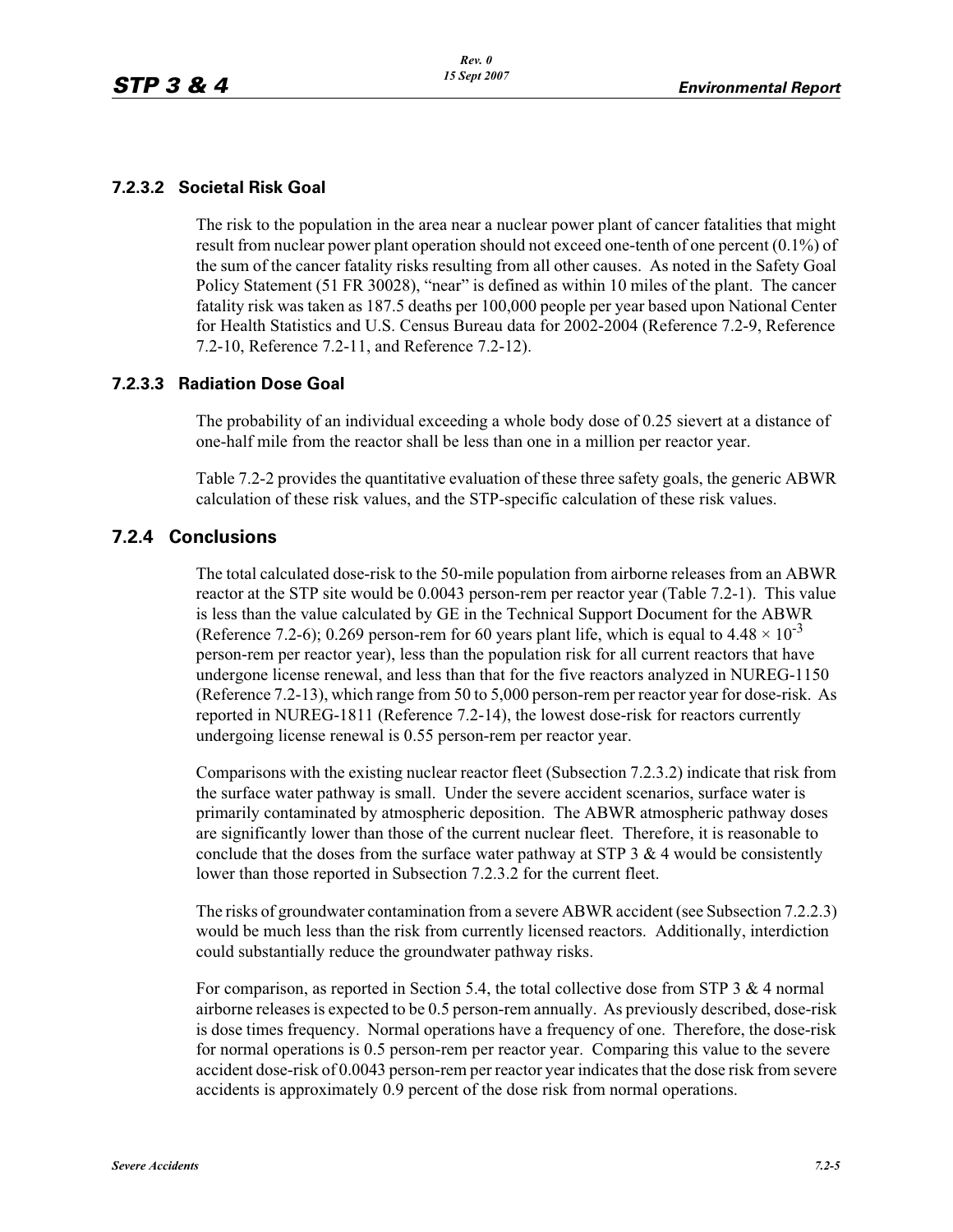The probability-weighted risk of cancer fatalities (early and late) from a severe accident for STP 3 or 4 is reported in Table 7.2-1 as  $2.6 \times 10^{-6}$  fatalities per reactor year. The probability of an individual dying from any cancer from any cause is approximately 0.23 over a lifetime. Comparing this value to the  $2.6 \times 10^{-6}$  fatalities per reactor year indicates that individual risk is 0.0011% of the background risk, which is less than 0.1% of the background risk.

## **7.2.5 References**

- 7.2-1 "Deterministic Evaluations," Chapter 19E, ABWR Standard Safety Analysis Report, Amendment 35, General Electric.
- 7.2-2 "Final Safety Evaluation Report Related to Certification of the Advanced Boiling Water Reactor Design," NUREG-1503, July 1994.
- 7.2-3 "Calculations of Reactor Accident Consequences Version 2, CRAC2: Computer Code User's Guide," NUREG/CR-2326, February 1983.
- 7.2-4 "Code Manual for MACCS2: User's Guide," NUREG/CR-6613, SAND97-0594, Volume 1, Chanin, D. I. and M. L. Young, Sandia National Laboratories, Albuquerque, New Mexico, May 1998.
- 7.2-5 "SECPOP2000: Sector Population, Land Fraction, and Economic Estimation Program," NUREG/CR-6525, Rev. 1, August 2003.
- 7.2-6 "Technical Support Document for the ABWR," Revision 1, MPL No. A90-3230, General Electric, San Jose, California, November 18, 1994.
- 7.2-7 "Generic Environmental Impact Statement for License Renewal of Nuclear Plants," NUREG-1437, May 1996.
- 7.2-8 "Liquid Pathway Generic Study: Impacts of Accidental Radioactive Releases to the Hydrosphere from Floating and Land-Based Nuclear Power Plants," NUREG-0440, February 1978.
- 7.2-9 "Table A. Deaths percentage of total deaths, death rates, and age-adjusted death rates for the 15 leading causes of death in 2002," National Vital Statistics Report, CDC, United States, Volume 54, Number 10, January 31, 2006. Available at http://www.cdc.gov/nchs/data/nvsr/nvsr54/nvsr54\_10.pdf, accessed May 7, 2007.
- 7.2-10 GCT-T1-R. Population Estimates, 2006 Population Estimates, USCB (U.S. Census Bureau). Available at http://factfinder.census.gov/servlet/ GCTTable? bm=y&-geo\_id=01000US&-\_box\_head\_nbr=GCT-T1-R&ds\_name=PEP\_2006\_EST&-\_lang=en&-format=US-9S&-\_sse=on, accessed May 7, 2007.
- 7.2-11 "Table 10. Number of Deaths from 113 Selected Causes, by Age: United States 2003," National Vital Statistics Report, Volume 54, Number 13, April 19, 2006, CDC. Available at http://www.cdc.gov/nchs/data/nvsr/nvsr54/nvsr54\_13.pdf, accessed May 7, 2007.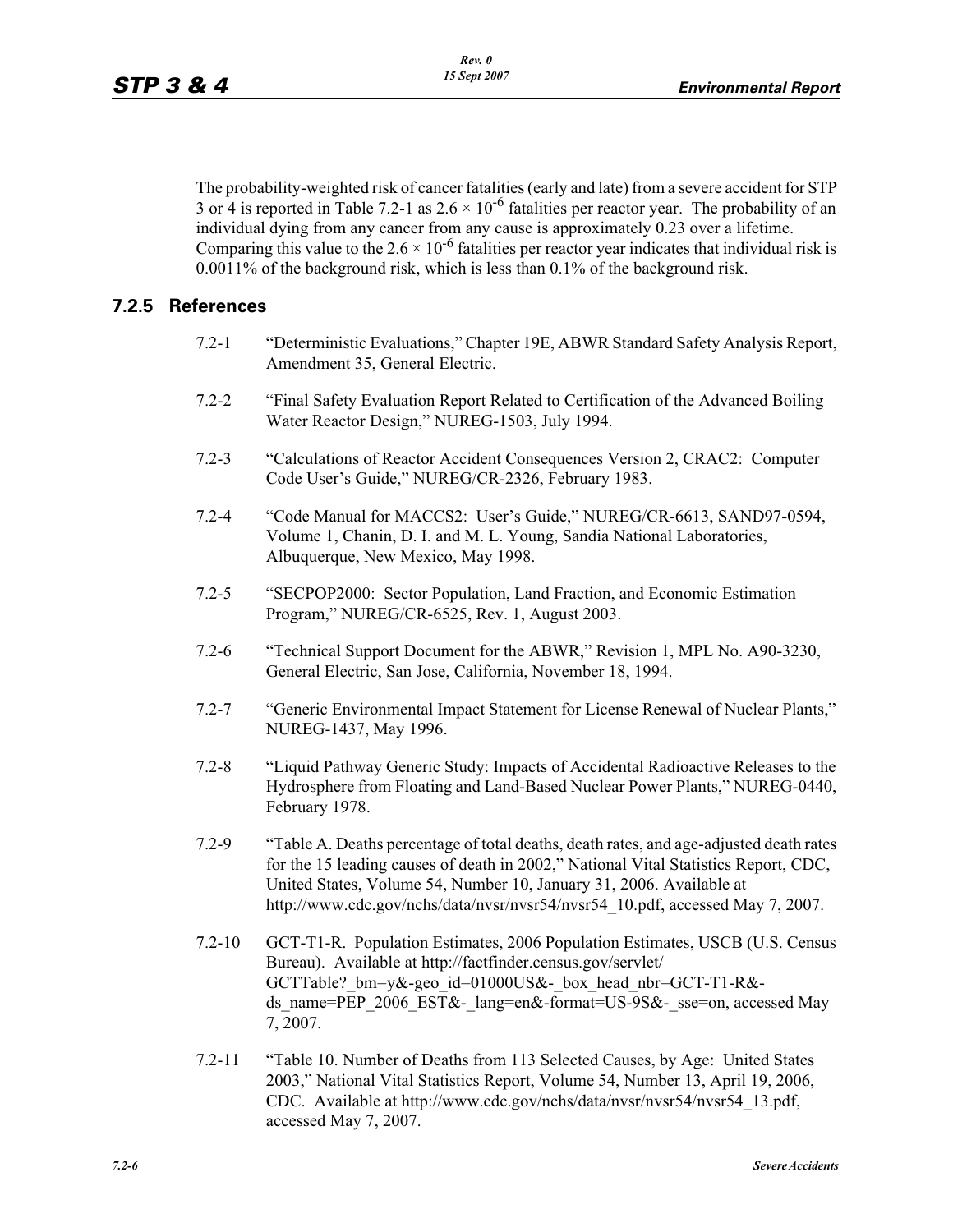- 7.2-12 "Table 1. Deaths, Age-Adjusted Death Rate, and Life Expectancy at Birth, by Race and Sex, and Infant Death Mortality Rates, by Race: United States 2003 and 2004," National Center for Health Statistics, CDC. Available at http://www.cdc.gov/nchs/products/pubs/pubd/ hestats/finaldeaths04/finaldeaths04\_tables.pdf#2, accessed May 7, 2007.
- 7.2-13 "Severe Accident Risks: An Assessment for Five U.S. Nuclear Power Plants," NUREG-1150, June 1989.
- 7.2-14 "Environmental Impact Statement for an Early Site Permit (ESP) at the North Anna ESP Site," NUREG 1811, December 2006.